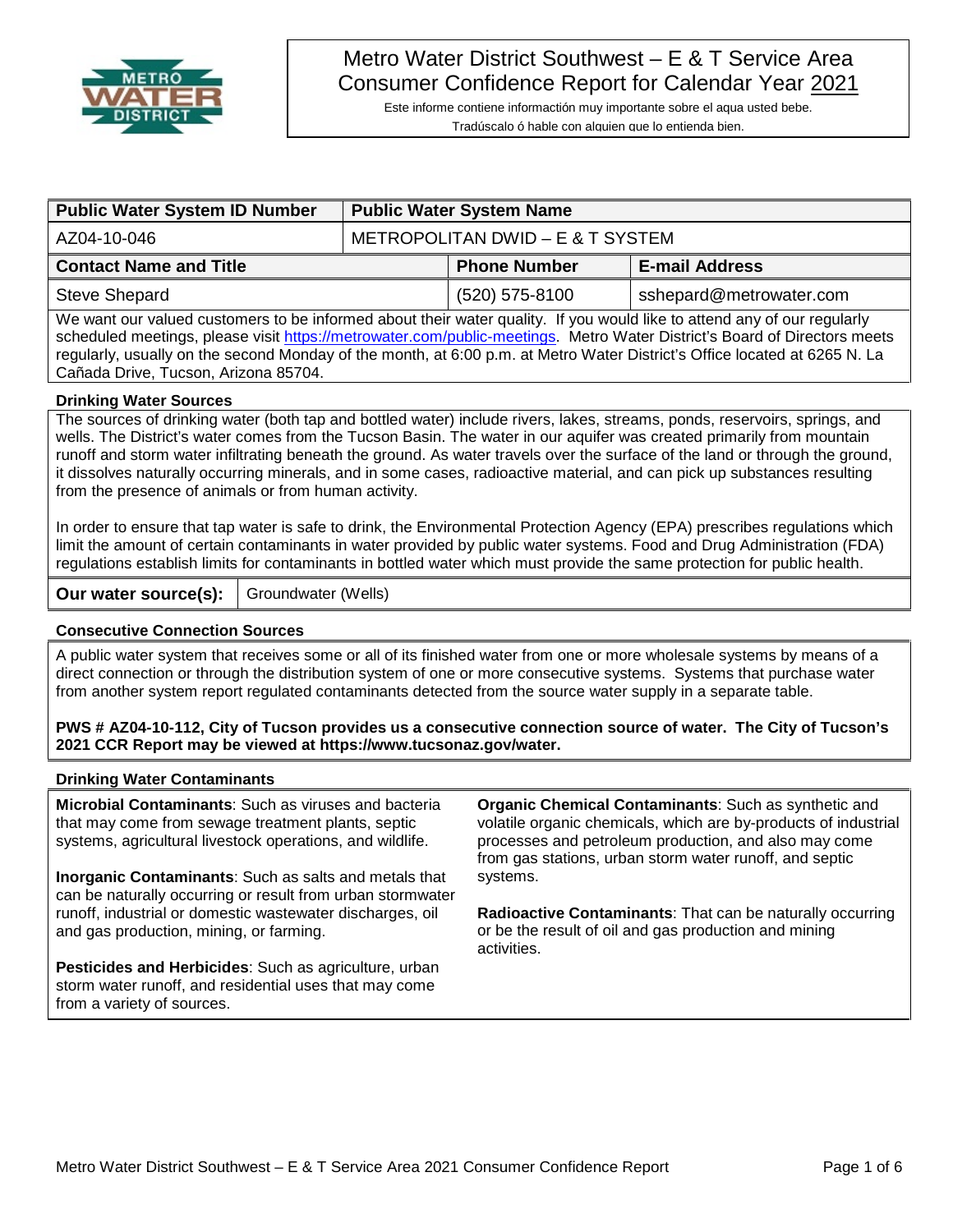#### **Vulnerable Population**

Drinking water, including bottled water, may reasonably be expected to contain at least small amounts of some contaminants. The presence of contaminants does not necessarily indicate that water poses a health risk. Some people may be more vulnerable to contaminants in drinking water than the general population.

Immuno-compromised persons such as persons with cancer undergoing chemotherapy, persons who have undergone organ transplants, people with HIV-AIDS or other immune system disorders, some elderly, and infants can be particularly at risk from infections. These people should seek advice about drinking water from their health care providers.

For more information about contaminants and potential health effects, or to receive a copy of the U.S. Environmental Protection Agency (EPA) and the U.S. Centers for Disease Control (CDC) guidelines on appropriate means to lessen the risk of infection by *Cryptosporidium* and microbiological contaminants call the EPA *Safe Drinking Water Hotline* at 1-800- 426-4791.

### **Source Water Assessment**

ADEQ completed a source water assessment of drinking water for the Metro Southwest E & T Service Area in January 2003. Based on the information currently available on the hydrogeologic settings and the adjacent land uses that are in the specified proximity of the drinking water source(s) of this public water system, the department has given a low-risk designation for the degree to which this public water system drinking water source(s) are protected. A low-risk designation indicates that most source water protection measures are either already implemented, or the hydrogeology is such that the source water protection measures will have little impact on protection. Further source water assessment documentation can be obtained by contacting ADEQ.

#### **Definitions**

**Treatment Technique (TT)**: A required process intended to reduce the level of a contaminant in drinking water

**Level 1 Assessment**: A study of the water system to identify potential problems and determine (if possible) why total coliform bacteria was present

**Level 2 Assessment**: A very detailed study of the water system to identify potential problems and determine (if possible) why an *E. coli* MCL violation has occurred and/or why total coliform bacteria was present

**Action Level (AL)**: The concentration of a contaminant which, if exceeded, triggers treatment, or other requirements

**Maximum Contaminant Level (MCL)**: The highest level of a contaminant that is allowed in drinking water

**Maximum Contaminant Level Goal MCLG)**: The level of a contaminant in drinking water below which there is no known or expected risk to health

**Maximum Residual Disinfectant Level (MRDL)**: The level of disinfectant added for water treatment that may not be exceeded at the consumer's tap

**Maximum Residual Disinfectant Level Goal (MRDLG)**: The level of disinfectant added for treatment at which no known or anticipated adverse effect on health of persons would occur

**Minimum Reporting Limit (MRL)**: The smallest measured concentration of a substance that can be reliably measured by a given analytical method

**Millirems per year (MREM)**: A measure of radiation absorbed by the body

**Not Applicable (NA)**: Sampling was not completed by regulation or was not required

**Not Detected (ND or <):** Not detectable at reporting limit

**Nephelometric Turbidity Units (NTU)**: A measure of water clarity

**Million fibers per liter (MFL)**

**Picocuries per liter (pCi/L)**: Measure of the radioactivity in water

**ppm**: Parts per million or Milligrams per liter (mg/L)

**ppb**: Parts per billion or Micrograms per liter (µg/L)

**ppt**: Parts per trillion or Nanograms per liter (ng/L)

| ן ויסווטעומוווס טכו וונכו נווער בן    | $p_{\text{PIII}} \times 1000 = p_{\text{DU}}$ |
|---------------------------------------|-----------------------------------------------|
| <b>ppq</b> : Parts per quadrillion or | $ppb \times 1000 = ppt$                       |
| Picograms per liter (pg/L)            | ppt $x 1000 = ppq$                            |

#### **Lead Informational Statement:**

Lead, in drinking water, is primarily from materials and components associated with service lines and home plumbing. If present, elevated levels of lead can cause serious health problems, especially for pregnant women and young children. Metro Water District is responsible for providing high quality drinking water but cannot control the variety of materials used in plumbing components. When your water has been sitting for several hours, you can minimize the potential for lead exposure by flushing your tap for 30 seconds to 2 minutes before using water for drinking or cooking. Information on lead in drinking water, testing methods, and steps you can take to minimize exposure is available from the Safe Drinking Water Hotline 1-800-426-4791 or at [www.epa.gov/safewater/lead.](http://www.epa.gov/safewater/lead)

 $p_{\text{max}} \times 4000$  ppb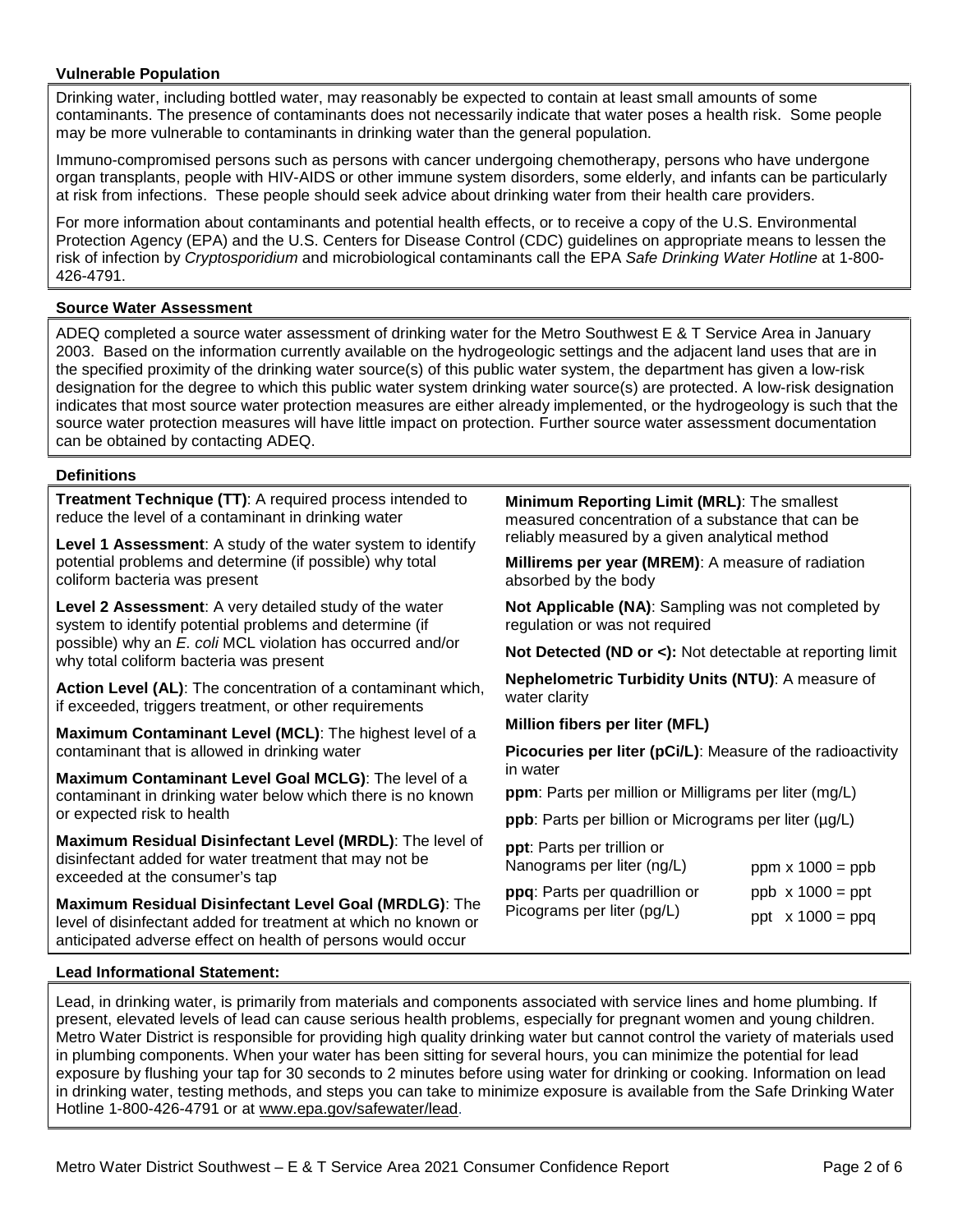## **Water Quality Data – Regulated Contaminants**

| <b>Microbiological (RTCR)</b>                                    | TΤ<br><b>Violation</b><br>Y or N         | Number of<br><b>Positive</b><br><b>Samples</b>                                          | <b>Positive</b><br>Sample(s)<br>Month & Year        | <b>MCL</b>     | <b>MCLG</b>    | <b>Likely Source of Contamination</b>   |                                                                                                                                      |
|------------------------------------------------------------------|------------------------------------------|-----------------------------------------------------------------------------------------|-----------------------------------------------------|----------------|----------------|-----------------------------------------|--------------------------------------------------------------------------------------------------------------------------------------|
| E. Coli                                                          | N                                        | 0                                                                                       | 2021                                                | $\Omega$       | 0              | Human and animal fecal waste            |                                                                                                                                      |
| <b>Fecal Indicator</b><br>(coliphage, enterococci and/or E. coli | N                                        | $\mathbf 0$                                                                             | 2021                                                | $\mathbf 0$    | 0              |                                         | Human and animal fecal waste                                                                                                         |
| <b>Disinfectants</b>                                             | <b>MCL</b><br><b>Violation</b><br>Y or N | Running<br><b>Annual Average</b><br>(RAA)                                               | Range of All<br><b>Samples</b><br>(Low-High)        | <b>MRDL</b>    | <b>MRDLG</b>   | <b>Sample</b><br>Month<br>& Year        | <b>Likely Source of</b><br>Contamination                                                                                             |
| Chlorine/Chloramine (ppm)                                        | N                                        | 0.56                                                                                    | 0.44 to 0.75                                        | 4              | 4              | 2021                                    | Water additive used to control<br>microbes                                                                                           |
| <b>Disinfection By-Products</b>                                  | <b>MCL</b><br><b>Violation</b><br>Y or N | Running<br><b>Annual Average</b><br>(RAA) OR<br><b>Highest Level</b><br><b>Detected</b> | <b>Range of All</b><br><b>Samples</b><br>(Low-High) | <b>MCL</b>     | <b>MCLG</b>    | <b>Sample</b><br><b>Month</b><br>& Year | <b>Likely Source of</b><br>Contamination                                                                                             |
| Haloacetic Acids (HAA5) (ppb)                                    | N                                        | 2.0                                                                                     | 2.0                                                 | 60             | N/A            | July<br>2021                            | Byproduct of drinking water<br>disinfection                                                                                          |
| <b>Total Trihalomethanes (TTHM) (ppb)</b>                        | N                                        | 4.2                                                                                     | 1.9 to 4.2                                          | 80             | N/A            | July<br>2021                            | Byproduct of drinking water<br>disinfection                                                                                          |
| Lead & Copper                                                    | <b>MCL</b><br><b>Violation</b><br>Y or N | 90 <sup>th</sup> Percentile                                                             | Number of<br><b>Samples</b><br><b>Exceeds AL</b>    | <b>AL</b>      | <b>ALG</b>     | <b>Sample</b><br><b>Month</b><br>& Year | <b>Likely Source of</b><br>Contamination                                                                                             |
| Copper (ppm)                                                     | N                                        | 0.11                                                                                    | $\mathbf 0$                                         | 1.3            | 1.3            | 2021                                    | Corrosion of household<br>plumbing systems; erosion of<br>natural deposits                                                           |
| Lead (ppb)                                                       | N                                        | 5.0                                                                                     | 0                                                   | 15             | 0              | 2021                                    | Corrosion of household<br>plumbing systems; erosion of<br>natural deposits                                                           |
| <b>Radionuclides</b>                                             | <b>MCL</b><br><b>Violation</b><br>Y or N | Running<br><b>Annual Average</b><br>(RAA) OR<br><b>Highest Level</b><br><b>Detected</b> | Range of All<br><b>Samples</b><br>(Low-High)        | <b>MCL</b>     | <b>MCLG</b>    | <b>Sample</b><br><b>Month</b><br>& Year | <b>Likely Source of</b><br>Contamination                                                                                             |
| Alpha Emitters (pCi/L)                                           | N                                        | 5.4                                                                                     | 4.4 to 5.4                                          | 15             | 0              | 2017                                    | Erosion of natural deposits                                                                                                          |
| Combined Radium-226 & -228 (pCi/L)                               | N                                        | < 1.0                                                                                   | < 1.0                                               | 5              | 0              | 2017                                    | Erosion of natural deposits                                                                                                          |
| <b>Inorganic Chemicals</b><br>(IOC)                              | <b>MCL</b><br><b>Violation</b><br>Y or N | Running<br><b>Annual Average</b><br>(RAA) OR<br><b>Highest Level</b><br><b>Detected</b> | Range of All<br><b>Samples</b><br>(Low-High)        | <b>MCL</b>     | <b>MCLG</b>    | <b>Sample</b><br><b>Month</b><br>& Year | <b>Likely Source of</b><br>Contamination                                                                                             |
| Antimony (ppb)                                                   | N                                        | < 1.0                                                                                   | $< 0.5$ to $< 1.0$                                  | 6              | 6              | 2020                                    | Discharge from petroleum<br>refineries; fire retardants;<br>ceramics, electronics, and<br>solder                                     |
| Arsenic <sup>1</sup> (ppb)                                       | N                                        | 1.9                                                                                     | 1.9                                                 | 10             | $\mathbf 0$    | 2020                                    | Erosion of natural deposits,<br>runoff from orchards, runoff<br>from glass and electronics<br>production wastes                      |
| <b>Asbestos (MFL)</b>                                            | $\mathsf{N}$                             | < 0.2                                                                                   | < 0.2                                               | $\overline{7}$ | $\overline{7}$ | 2020                                    | Decay of asbestos cement<br>water mains; Erosion of<br>natural deposits                                                              |
| Barium (ppb)                                                     | N                                        | 50                                                                                      | 50                                                  | 2000           | 2000           | 2020                                    | Discharge of drilling wastes;<br>discharge from metal<br>refineries; Erosion of natural<br>deposits                                  |
| Beryllium (ppb)                                                  | N                                        | < 1.0                                                                                   | $< 0.2$ to $< 1.0$                                  | 4              | 4              | 2020                                    | Discharge from metal<br>refineries and coal-burning<br>factories; discharge from<br>electrical, aerospace, and<br>defense industries |
| Cadmium (ppb)                                                    | N                                        | < 0.5                                                                                   | $< 0.2$ to $< 0.5$                                  | 5              | 5              | 2020                                    | Corrosion of galvanized<br>pipes; natural deposits; metal<br>refineries; runoff from waste<br>batteries and paints                   |
| Chromium (ppb)                                                   | N                                        | < 1.0                                                                                   | $< 0.5$ to $< 1.0$                                  | 100            | 100            | 2020                                    | Discharge from steel and<br>pulp mills; Erosion of natural<br>deposits                                                               |
| Cyanide (ppm)                                                    | N                                        | < 0.10                                                                                  | $< 0.02$ to $< 0.10$                                | 200            | 200            | 2020                                    | Discharge from steel/metal<br>factories; Discharge from<br>plastic and fertilizer factories                                          |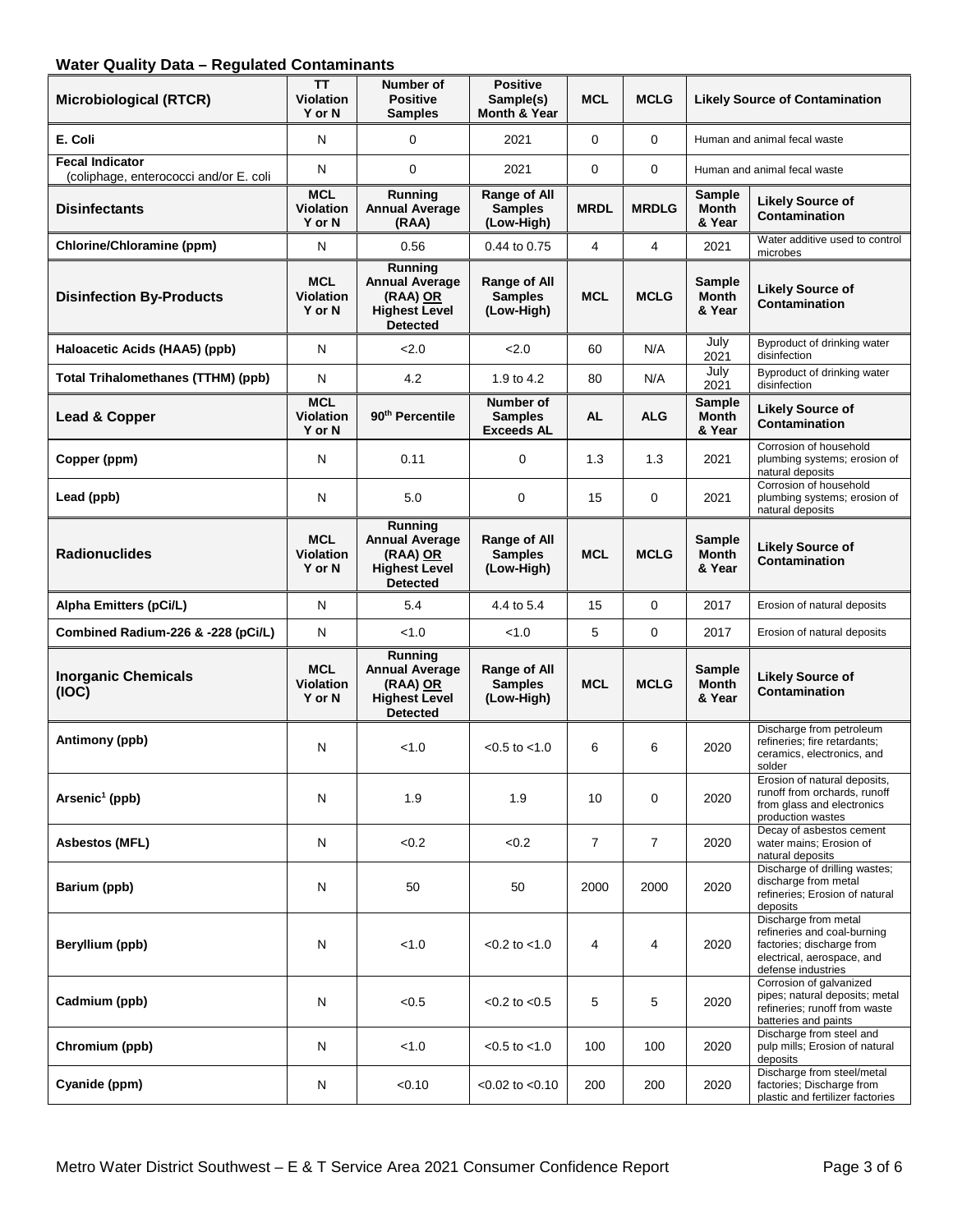| <b>Inorganic Chemicals</b><br>(IOC) Cont. | <b>MCL</b><br><b>Violation</b><br>Y or N | Running<br><b>Annual Average</b><br>(RAA) OR<br><b>Highest Level</b><br><b>Detected</b> | Range of All<br><b>Samples</b><br>(Low-High) | <b>MCL</b>     | <b>MCLG</b>    | Sample<br><b>Month</b><br>& Year | <b>Likely Source of</b><br>Contamination                                                                                              |
|-------------------------------------------|------------------------------------------|-----------------------------------------------------------------------------------------|----------------------------------------------|----------------|----------------|----------------------------------|---------------------------------------------------------------------------------------------------------------------------------------|
| Fluoride (ppm)                            | N                                        | 0.36                                                                                    | 0.36                                         | 4              | 4              | 2020                             | Erosion of natural deposits;<br>water additive which<br>promotes strong teeth;<br>discharge from fertilizer and<br>aluminum factories |
| Mercury (ppb)                             | N                                        | < 0.2                                                                                   | <0.2                                         | $\overline{2}$ | $\overline{2}$ | 2020                             | Erosion of natural deposits;<br>Discharge from refineries and<br>factories; Runoff from landfills<br>and cropland.                    |
| Nitrate <sup>2</sup> (ppm)                | N                                        | 0.94                                                                                    | 0.85 to 0.94                                 | 10             | 10             | 2021                             | Runoff from fertilizer use;<br>leaching from septic tanks,<br>sewage; erosion of natural<br>deposits                                  |
| Nitrite (ppm)                             | N                                        | < 0.5                                                                                   | < 0.5                                        | 1              | 1              | 2020                             | Runoff from fertilizer use:<br>leaching from septic tanks,<br>sewage; erosion of natural<br>deposits                                  |
| Selenium (ppb)                            | N                                        | < 5.0                                                                                   | $<$ 2.5 to $<$ 5.0                           | 50             | 50             | 2020                             | Discharge from petroleum<br>and metal refineries; erosion<br>of natural deposits; discharge<br>from mines                             |
| Sodium (ppm)                              | N                                        | 58                                                                                      | 58                                           | N/A            | N/A            | 2021                             | Erosion of natural deposits                                                                                                           |
| Thallium (ppb)                            | N                                        | < 1.0                                                                                   | $< 0.5$ to $< 1.0$                           | $\overline{2}$ | 0.5            | 2020                             | Leaching from ore-processing<br>sites; discharge from<br>electronics, glass, and drug<br>factories                                    |

**<sup>1</sup> Arsenic** is a mineral known to cause cancer in humans at high concentration and is linked to other health effects, such as skin damage and circulatory problems. If arsenic is less than or equal to the MCL, your drinking water meets EPA's standards. EPA's standard balances the current understanding of arsenic's possible health effects against the costs of removing arsenic from drinking water and continues to research the health effects of low levels of arsenic.

**<sup>2</sup> Nitrate** in drinking water at levels above 10 ppm is a health risk for infants of less than six months of age. High nitrate levels in drinking water can cause "blue baby syndrome." Nitrate levels may rise quickly for short periods of time because of rainfall or agricultural activity. If you are caring for an infant, and detected nitrate levels are above 5 ppm, you should ask advice from your health care provider.

| <b>Synthetic Organic Chemicals</b><br>(SOC) | <b>MCL</b><br><b>Violation</b><br>Y or N | Running<br><b>Annual Average</b><br>(RAA) OR<br><b>Highest Level</b><br><b>Detected</b> | <b>Range of All</b><br><b>Samples</b><br>(Low-High) | <b>MCL</b>     | <b>MCLG</b>    | <b>Sample</b><br><b>Month</b><br>& Year | <b>Likely Source of</b><br>Contamination                                                           |
|---------------------------------------------|------------------------------------------|-----------------------------------------------------------------------------------------|-----------------------------------------------------|----------------|----------------|-----------------------------------------|----------------------------------------------------------------------------------------------------|
| $2,4-D$ (ppb)                               | N                                        | < 0.1                                                                                   | < 0.1                                               | 70             | 70             | 2019                                    | Runoff from herbicide used<br>on row crops                                                         |
| $2,4,5$ -TP (a.k.a. Silvex) (ppb)           | N                                        | < 0.2                                                                                   | <0.2                                                | 50             | 50             | 2019                                    | Residue of banned herbicide                                                                        |
| Alachlor (ppb)                              | N                                        | < 0.1                                                                                   | < 0.1                                               | $\overline{2}$ | $\Omega$       | 2019                                    | Runoff from herbicide used<br>on row crops                                                         |
| Atrazine (ppb)                              | N                                        | < 0.05                                                                                  | < 0.05                                              | 3              | 3              | 2019                                    | Runoff from herbicide used<br>on row crops                                                         |
| Benzo (a) pyrene (PAH) (ppt)                | N                                        | < 0.02                                                                                  | < 0.2                                               | 200            | $\Omega$       | 2019                                    | Leaching from linings of<br>water storage tanks and<br>distribution lines                          |
| Carbofuran (ppb)                            | N                                        | < 0.5                                                                                   | < 0.5                                               | 40             | 40             | 2019                                    | Leaching of soil fumigant<br>used on rice and alfalfa                                              |
| Chlordane (ppb)                             | N                                        | < 0.1                                                                                   | < 0.1                                               | 2              | $\Omega$       | 2019                                    | Residue of banned termiticide                                                                      |
| Dalapon (ppb)                               | N                                        | < 1.0                                                                                   | < 1.0                                               | 200            | 200            | 2019                                    | Runoff from herbicide used<br>on rights of way                                                     |
| Di (2-ethylhexyl) adipate (ppb)             | N                                        | <0.6                                                                                    | <0.6                                                | 400            | 400            | 2019                                    | Discharge from chemical<br>factories                                                               |
| Di (2-ethylhexyl) phthalate (ppb)           | N                                        | <0.6                                                                                    | <0.6                                                | 6              | $\Omega$       | 2019                                    | Discharge from rubber and<br>chemical factories                                                    |
| Dibromochloropropane (ppt)                  | N                                        | < 10                                                                                    | < 10                                                | 200            | $\Omega$       | 2019                                    | Runoff/leaching from soil<br>fumigant used on soybeans,<br>cotton, pineapples,<br>and orchards     |
| Dinoseb (ppb)                               | N                                        | < 0.2                                                                                   | <0.2                                                | $\overline{7}$ | $\overline{7}$ | 2019                                    | Runoff from herbicide used<br>on soybeans and vegetables                                           |
| Diquat (ppb)                                | N                                        | < 0.4                                                                                   | < 0.4                                               | 20             | 20             | 2019                                    | Runoff from herbicide use                                                                          |
| Dioxin [a.k.a. 2,3,7,8-TCDD] (ppq)          | N                                        | < 0.5                                                                                   | <0.5                                                | 30             | $\Omega$       | 2019                                    | Emissions from waste<br>incineration and other<br>combustion; discharge from<br>chemical factories |
| Endothall (ppb)                             | $\mathsf{N}$                             | < 5.0                                                                                   | < 5.0                                               | 100            | 100            | 2019                                    | Runoff from herbicide use                                                                          |
| Endrin (ppb)                                | N                                        | < 0.01                                                                                  | < 0.01                                              | $\overline{2}$ | 2              | 2019                                    | Residue of banned<br>insecticide                                                                   |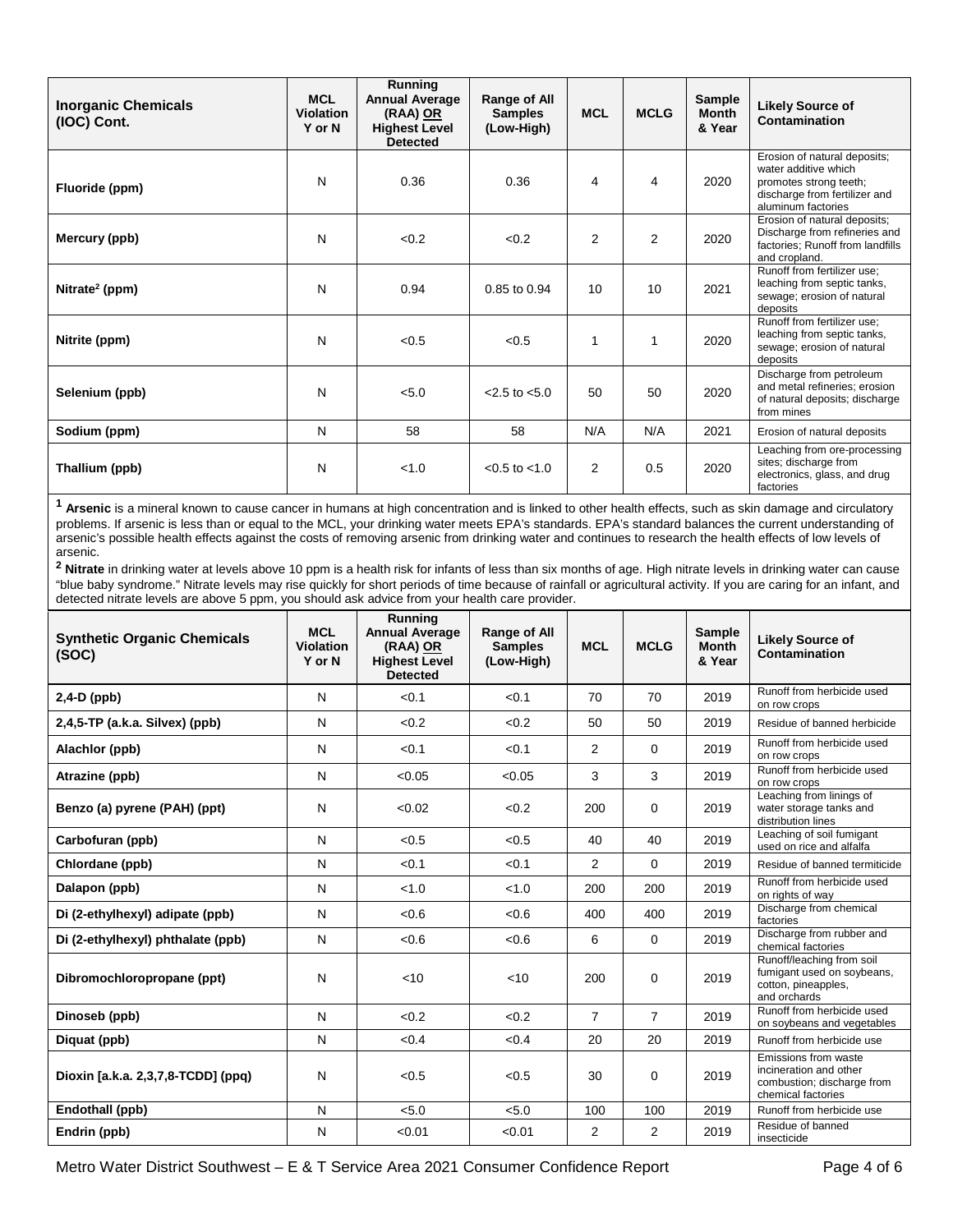| <b>Synthetic Organic Chemicals</b><br>(SOC) Cont.          | <b>MCL</b><br><b>Violation</b><br>Y or N | <b>Running</b><br><b>Annual Average</b><br>(RAA) OR<br><b>Highest Level</b><br><b>Detected</b> | <b>Range of All</b><br><b>Samples</b><br>(Low-High) | <b>MCL</b>   | <b>MCLG</b>    | <b>Sample</b><br><b>Month</b><br>& Year | <b>Likely Source of</b><br>Contamination                                                            |
|------------------------------------------------------------|------------------------------------------|------------------------------------------------------------------------------------------------|-----------------------------------------------------|--------------|----------------|-----------------------------------------|-----------------------------------------------------------------------------------------------------|
| Ethylene dibromide (ppt)                                   | N                                        | < 10                                                                                           | $<$ 10                                              | 50           | 0              | 2019                                    | Discharge from petroleum<br>refineries                                                              |
| Glyphosate (ppb)                                           | ${\sf N}$                                | < 6.0                                                                                          | <6.0                                                | 700          | 700            | 2019                                    | Runoff from herbicide use                                                                           |
| Heptachlor (ppt)                                           | Ν                                        | $<$ 10                                                                                         | $<$ 10                                              | 400          | 0              | 2019                                    | Residue of banned termiticide                                                                       |
| Heptachlor epoxide (ppt)                                   | N                                        | $<$ 10                                                                                         | ~10                                                 | 200          | 0              | 2019                                    | Breakdown of heptachlor                                                                             |
| Hexachlorobenzene (ppb)                                    | N                                        | < 0.05                                                                                         | < 0.05                                              | 1            | 0              | 2019                                    | Discharge from metal<br>refineries and agricultural<br>chemical factories                           |
| Hexachlorocyclopentadiene (ppb)                            | N                                        | < 0.05                                                                                         | < 0.05                                              | 50           | 50             | 2019                                    | Discharge from chemical<br>factories                                                                |
| Lindane (ppt)                                              | N                                        | $<$ 10                                                                                         | <10                                                 | 200          | 200            | 2019                                    | Runoff/leaching from<br>insecticide used on cattle,<br>lumber, gardens                              |
| Methoxychlor (ppb)                                         | N                                        | < 0.05                                                                                         | < 0.05                                              | 40           | 40             | 2019                                    | Runoff/leaching from<br>insecticide used on fruits,<br>vegetables, alfalfa,<br>Runoff/leaching from |
| Oxamyl (a.k.a. Vydate) (ppb)                               | N                                        | < 0.5                                                                                          | < 0.5                                               | 200          | 200            | 2019                                    | insecticide used on apples,<br>potatoes, and tomatoes                                               |
| <b>PCBs [Polychlorinated biphenyls]</b><br>(ppt)           | N                                        | < 100                                                                                          | < 100                                               | 500          | 0              | 2019                                    | Runoff from landfills;<br>discharge of waste chemicals                                              |
| Pentachlorophenol (ppb)                                    | ${\sf N}$                                | <0.04                                                                                          | < 0.04                                              | $\mathbf{1}$ | 0              | 2019                                    | Discharge from wood<br>preserving factories                                                         |
| Picloram (ppb)                                             | N                                        | < 0.1                                                                                          | < 0.1                                               | 500          | 500            | 2019                                    | Herbicide runoff                                                                                    |
| Simazine (ppb)                                             | N                                        | < 0.05                                                                                         | < 0.05                                              | 4            | 4              | 2019                                    | Herbicide runoff                                                                                    |
| Toxaphene (ppb)                                            | N                                        | < 0.5                                                                                          | < 0.5                                               | 3            | 0              | 2019                                    | Runoff/leaching from<br>insecticide used on cotton<br>and cattle                                    |
| <b>Volatile Organic Chemicals</b><br>(VOC)                 | <b>MCL</b><br><b>Violation</b><br>Y or N | Running<br><b>Annual Average</b><br>(RAA) OR<br><b>Highest Level</b><br><b>Detected</b>        | <b>Range of All</b><br><b>Samples</b><br>(Low-High) | <b>MCL</b>   | <b>MCLG</b>    | <b>Sample</b><br><b>Month</b><br>& Year | <b>Likely Source of</b><br>Contamination                                                            |
| Benzene (ppb)                                              | N                                        | < 0.5                                                                                          | < 0.5                                               | 5            | $\mathbf 0$    | 2020                                    | Discharge from factories;<br>leaching from gas storage<br>tanks and landfills                       |
| Carbon tetrachloride (ppb)                                 | N                                        | < 0.5                                                                                          | < 0.5                                               | 5            | $\mathbf 0$    | 2020                                    | Discharge from chemical<br>plants and other industrial<br>activities                                |
| Chlorobenzene (ppb)                                        | N                                        | < 0.5                                                                                          | < 0.5                                               | 100          | 100            | $\frac{1}{2020}$                        | Discharge from chemical and<br>agricultural chemical factories                                      |
| o-Dichlorobenzene (ppb)                                    | N                                        | < 0.5                                                                                          | <0.5                                                | 600          | 600            | 2020                                    | Discharge from industrial<br>chemical factories                                                     |
| p-Dichlorobenzene (ppb)                                    | N                                        | < 0.5                                                                                          | < 0.5                                               | 75           | 75             | 2020                                    | Discharge from industrial<br>chemical factories                                                     |
| 1,2-Dichloroethane (ppb)                                   | N                                        | < 0.5                                                                                          | < 0.5                                               | 5            | $\mathbf 0$    | 2020                                    | Discharge from industrial<br>chemical factories                                                     |
| 1,1-Dichloroethylene (ppb)                                 | N                                        | < 0.5                                                                                          | < 0.5                                               | 7            | $\overline{7}$ | 2020                                    | Discharge from industrial<br>chemical factories                                                     |
| cis-1,2-Dichloroethylene (ppb)                             | N                                        | < 0.5                                                                                          | < 0.5                                               | 70           | 70             | 2020                                    | Discharge from industrial<br>chemical factories                                                     |
| trans-1,2-Dichloroethylene (ppb)                           | N                                        | < 0.5                                                                                          | < 0.5                                               | 100          | 100            | 2020                                    | Discharge from industrial<br>chemical factories                                                     |
| Dichloromethane (ppb)                                      | N                                        | < 0.5                                                                                          | < 0.5                                               | 5            | 0              | 2020                                    | Discharge from<br>pharmaceutical and chemical<br>factories                                          |
| 1,2-Dichloropropane (ppb)                                  | N                                        | < 0.5                                                                                          | < 0.5                                               | 5            | $\mathbf{0}$   | 2020                                    | Discharge from industrial<br>chemical factories                                                     |
| Ethylbenzene (ppb)                                         | ${\sf N}$                                | < 0.5                                                                                          | < 0.5                                               | 700          | 700            | 2020                                    | Discharge from petroleum<br>refineries                                                              |
| Styrene (ppb)                                              | N                                        | < 0.5                                                                                          | < 0.5                                               | 100          | 100            | 2020                                    | Discharge from rubber and<br>plastic factories; leaching<br>from landfills                          |
| Tetrachloroethylene (ppb)                                  |                                          |                                                                                                |                                                     | 5            | $\mathbf 0$    | 2020                                    | Discharge from factories and<br>dry cleaners                                                        |
|                                                            | N                                        | < 0.5                                                                                          | < 0.5                                               |              |                |                                         |                                                                                                     |
| 1,2,4-Trichlorobenzene (ppb)                               | N                                        | < 0.5                                                                                          | < 0.5                                               | 70           | 70             | 2020                                    | Discharge from textile-<br>finishing factories                                                      |
| 1,1,1-Trichloroethane (ppb)<br>1,1,2-Trichloroethane (ppb) | N<br>N                                   | < 0.5                                                                                          | < 0.5                                               | 200          | 200<br>3       | 2020<br>2020                            | Discharge from metal<br>degreasing sites and other<br>factories<br>Discharge from industrial        |